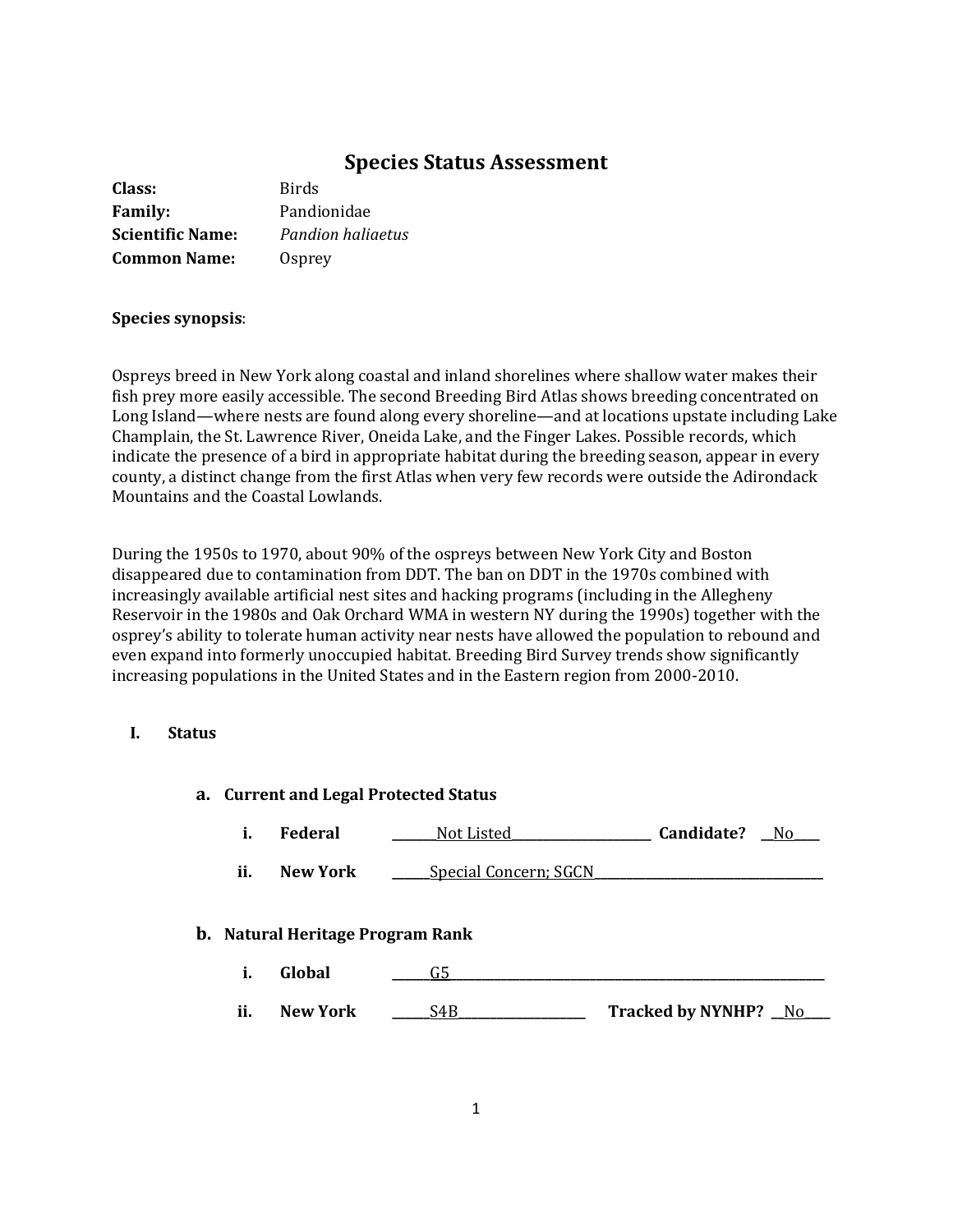### **Other Rank:**

New York Natural Heritage Program – Watch List IUCN - Least Concern CITES – Appendix II

### **Status Discussion:**

Osprey are have regained their status as a common breeder near waterways and water bodies with sufficient fish populations.

# **II. Abundance and Distribution Trends**

- **a. North America**
	- **i. Abundance**

| declining | _ increasing<br>$\Delta$ | stable | unknown |
|-----------|--------------------------|--------|---------|
|           |                          |        |         |

**ii. Distribution:**

| declining |  | $\underline{X}$ increasing | stable | unknown |
|-----------|--|----------------------------|--------|---------|
|-----------|--|----------------------------|--------|---------|

**Time frame considered: \_\_\_\_\_\_**2000-2010**\_\_\_\_\_\_\_\_\_\_\_\_\_\_\_\_\_\_\_\_\_\_\_\_\_\_\_\_\_\_\_\_\_\_\_\_\_\_**

# **b. Regional**

**i. Abundance \_\_\_\_\_ declining \_\_X\_\_ increasing \_\_\_\_\_stable \_\_\_\_\_unknown ii. Distribution: \_\_\_\_\_ declining \_\_X\_\_ increasing \_\_\_\_\_stable \_\_\_\_\_unknown Regional Unit Considered: \_\_\_\_\_\_**Eastern BBS**\_\_\_\_\_ \_\_\_\_\_\_\_\_\_\_\_\_\_\_\_\_\_\_\_\_\_\_\_\_\_\_\_ Time Frame Considered: \_\_\_\_\_\_\_\_**2000-2010**\_\_\_\_\_\_\_\_\_\_\_ \_\_\_\_\_\_\_\_\_\_\_\_\_\_\_\_\_\_\_\_\_\_\_**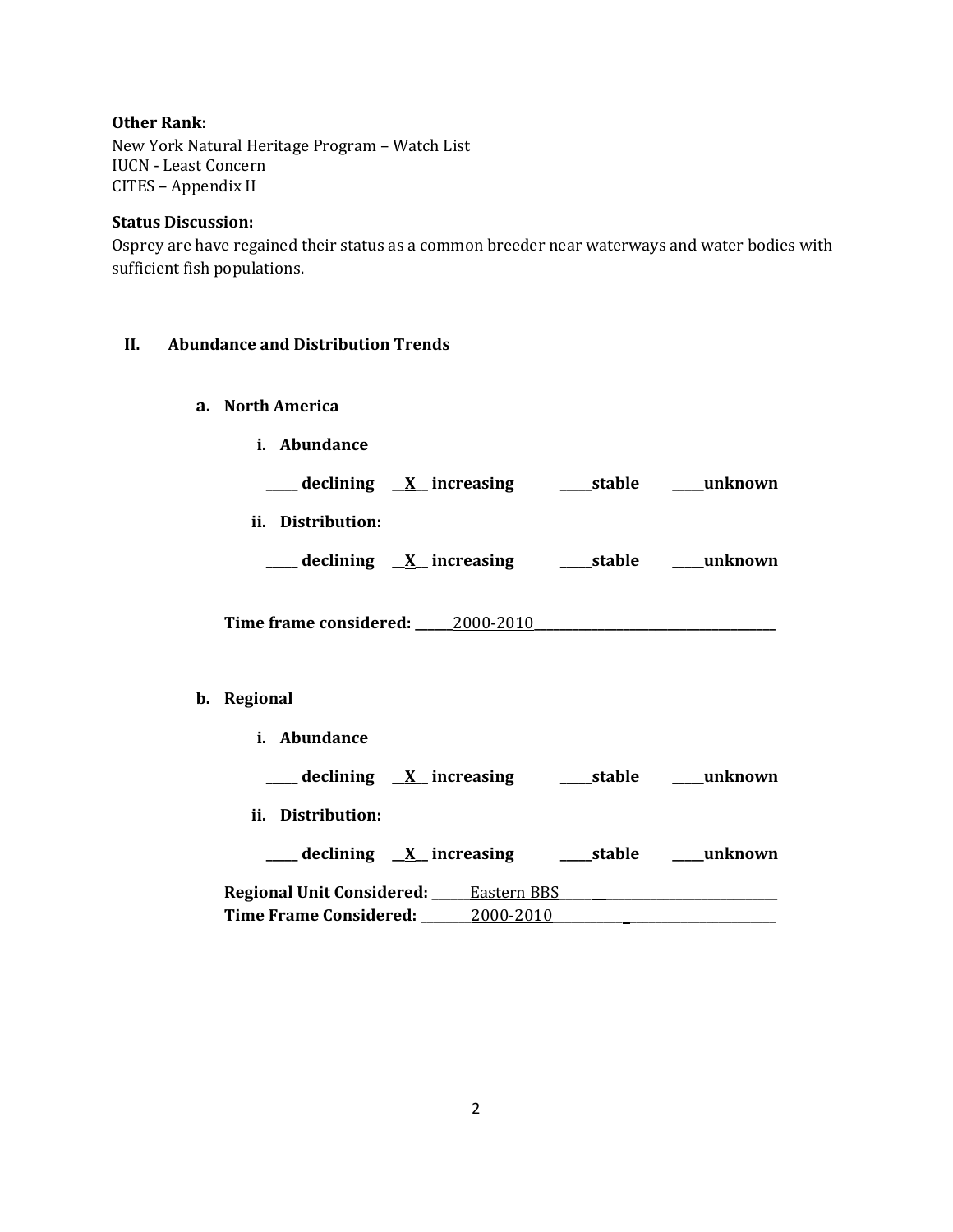**c. Adjacent States and Provinces**

| <b>CONNECTICUT</b> | Not Present _______                                       | No data ______ |
|--------------------|-----------------------------------------------------------|----------------|
| i. Abundance       |                                                           |                |
|                    | ___ declining X_ increasing _______stable ______unknown   |                |
| ii. Distribution:  |                                                           |                |
|                    |                                                           |                |
|                    | Time frame considered: 2000-2010                          |                |
|                    |                                                           |                |
|                    | MASSACHUSETTS Not Present _________ No data ______        |                |
| i. Abundance       |                                                           |                |
|                    | ___ declining <u>X</u> increasing ____ stable ___ unknown |                |
| ii. Distribution:  |                                                           |                |
|                    | ___ declining X_ increasing _______stable _____unknown    |                |
|                    | Time frame considered: 2000-2010                          |                |
|                    |                                                           |                |
| <b>NEW JERSEY</b>  |                                                           |                |
| i. Abundance       |                                                           |                |
|                    | ___ declining X increasing ____ stable ____ unknown       |                |
| ii. Distribution:  |                                                           |                |
|                    |                                                           |                |
|                    | Time frame considered: 2000-2010                          |                |
|                    |                                                           | SGCN? Yes      |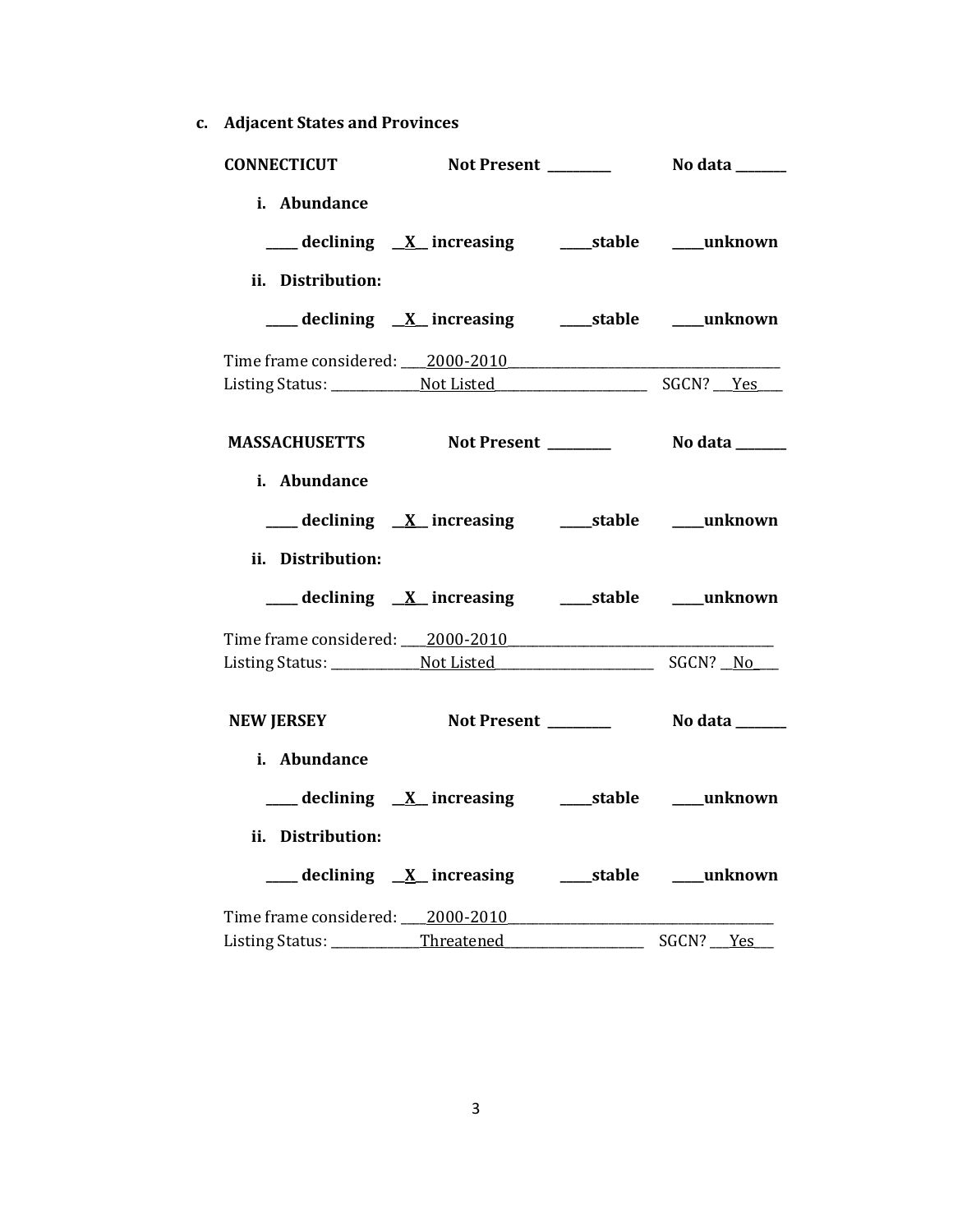| <b>ONTARIO</b>                                   | Not Present _______                                         | No data _______       |
|--------------------------------------------------|-------------------------------------------------------------|-----------------------|
| i. Abundance                                     |                                                             |                       |
|                                                  | ___ declining <u>X</u> increasing ______stable _____unknown |                       |
| ii. Distribution:                                |                                                             |                       |
|                                                  |                                                             |                       |
| Time frame considered: 2000-2010                 |                                                             |                       |
|                                                  |                                                             |                       |
| PENNSYLVANIA Not Present ________ No data ______ |                                                             |                       |
| i. Abundance<br>ii. Distribution:                | ___ declining <u>X</u> _increasing ____stable ____unknown   |                       |
|                                                  | ___ declining X_ increasing _______stable _____unknown      |                       |
| Time frame considered: 2000-2010                 |                                                             |                       |
|                                                  |                                                             |                       |
| <b>QUEBEC</b>                                    | Not Present _______                                         | No data _______       |
| i. Abundance                                     |                                                             |                       |
|                                                  | <u>X</u> declining ____increasing _______stable ____unknown |                       |
| ii. Distribution:                                |                                                             |                       |
|                                                  | $\underline{X}$ declining _____ increasing                  | stable <b>unknown</b> |
|                                                  |                                                             |                       |
|                                                  |                                                             |                       |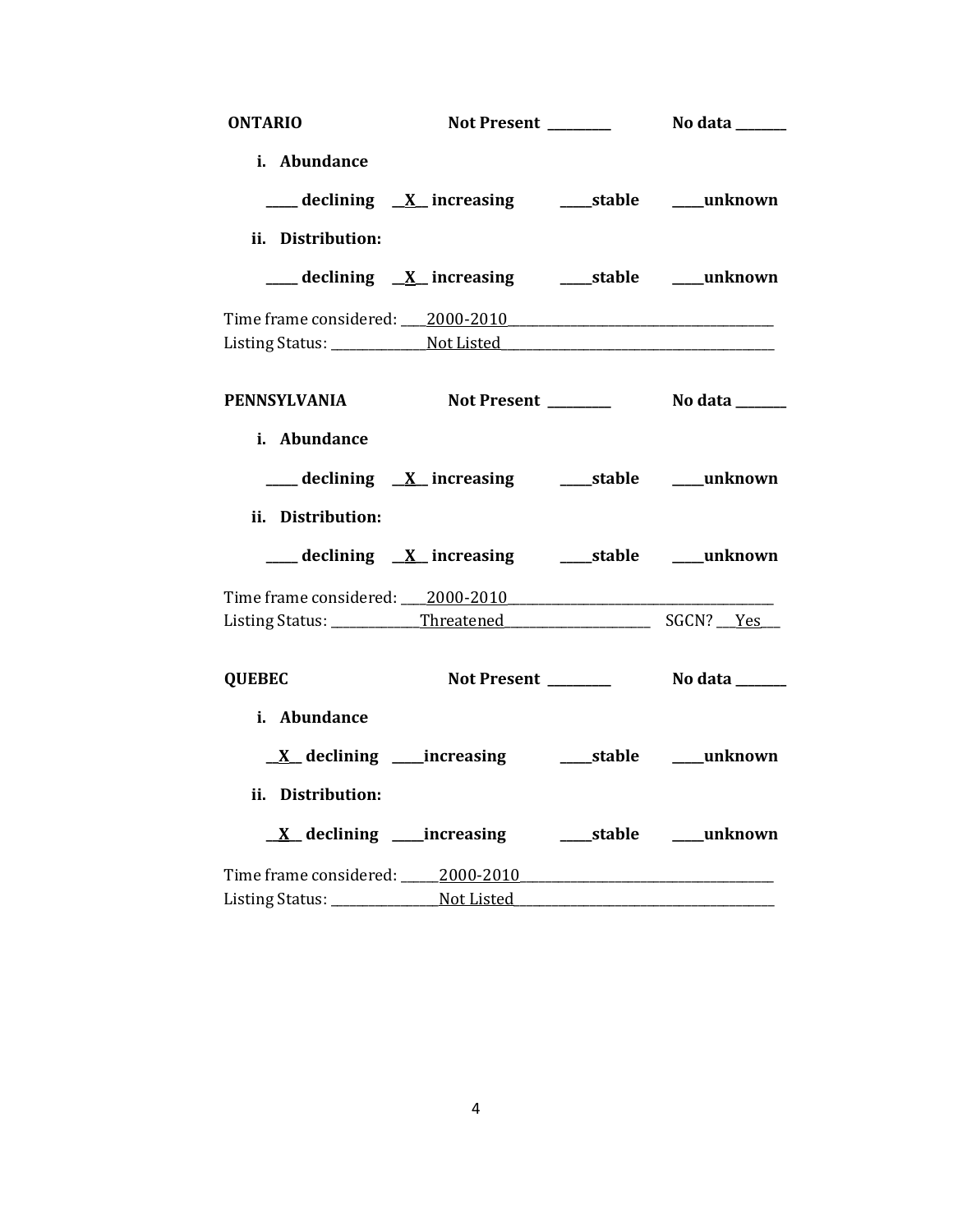| <b>VERMONT</b>                   |                                                            |         |
|----------------------------------|------------------------------------------------------------|---------|
| i. Abundance                     |                                                            |         |
|                                  | ___ declining <u>X</u> increasing ____ stable ____ unknown |         |
| ii. Distribution:                |                                                            |         |
|                                  | ___ declining <u>X</u> increasing ____ stable ____ unknown |         |
| Time frame considered: 2000-2010 |                                                            |         |
|                                  |                                                            |         |
| d. NEW YORK                      |                                                            | No data |
| i. Abundance                     |                                                            |         |
|                                  | ____ declining <u>X</u> increasing ____stable ____unknown  |         |
| ii. Distribution:                |                                                            |         |
|                                  | ___ declining <u>X</u> increasing ___stable ___unknown     |         |
|                                  | Time frame considered: 2000-2010                           |         |

### **Monitoring in New York.**

NYSDEC conducts a partial survey of nests on Long Island annually.

### **Trends Discussion:**

Osprey populations are increasing across the range, in the eastern United States, and in New York. Breeding Bird Survey data for North America show a significant increasing long-term trend of 2.5% per year for 1966-2010 and a non-significant increasing trend of 4.5% per year for 2000-2010. In the Eastern region, there is a significant long-term increasing trend of 3.4% per year and a nonsignificant increasing trend of 5.3% per year.

Data from the second Breeding Bird Atlas show an increase in occupancy of 147% from 1980-85 to 2000-05. The most obvious change was the appearance of possible records (bird observed in appropriate habitat during breeding season) in almost every county across the state, a notable change from the breeding concentrations in the Adirondack Mountains and the Coastal Lowlands twenty years before.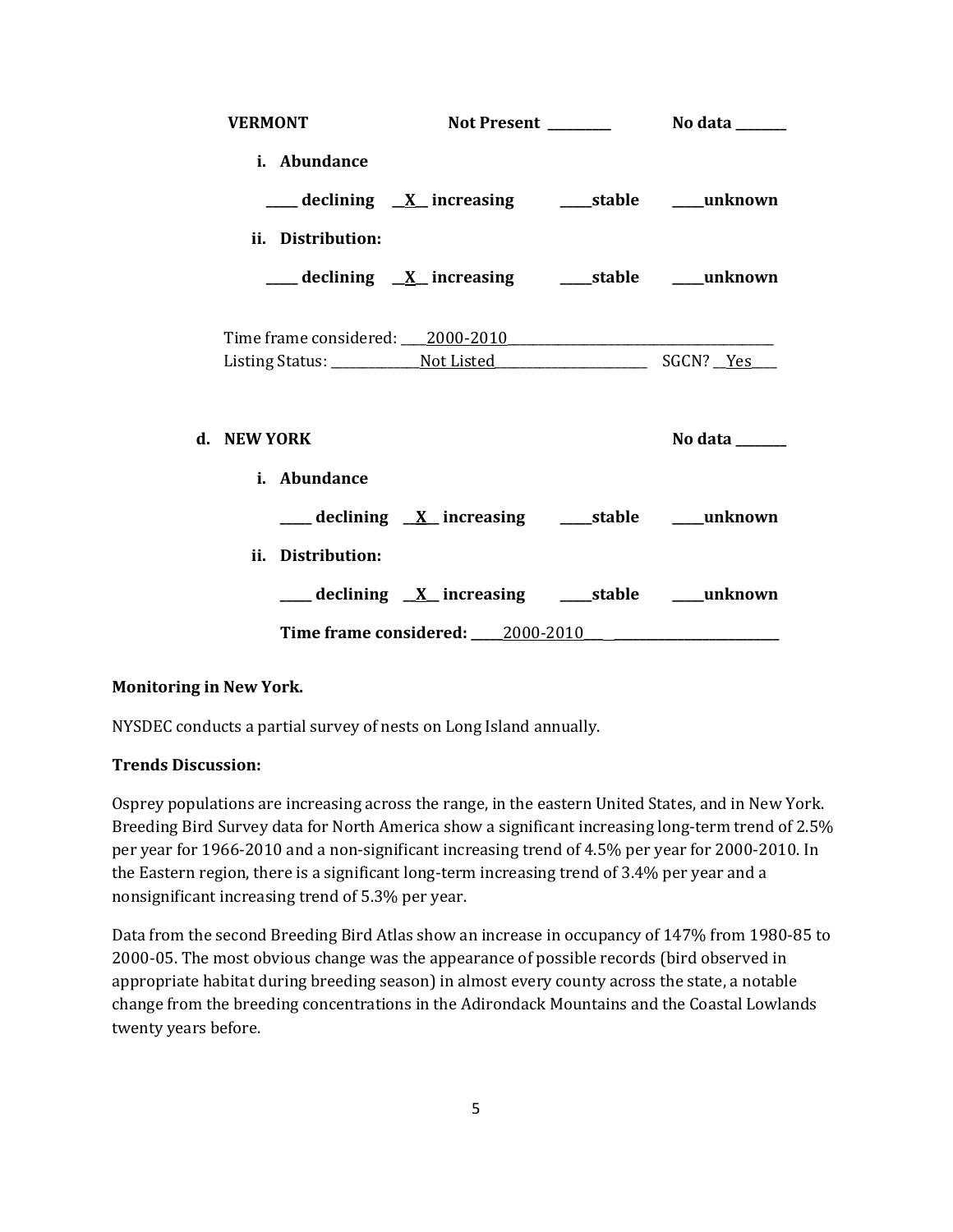

**Figure 1**: Distribution of osprey in North America (Birds of North America Online).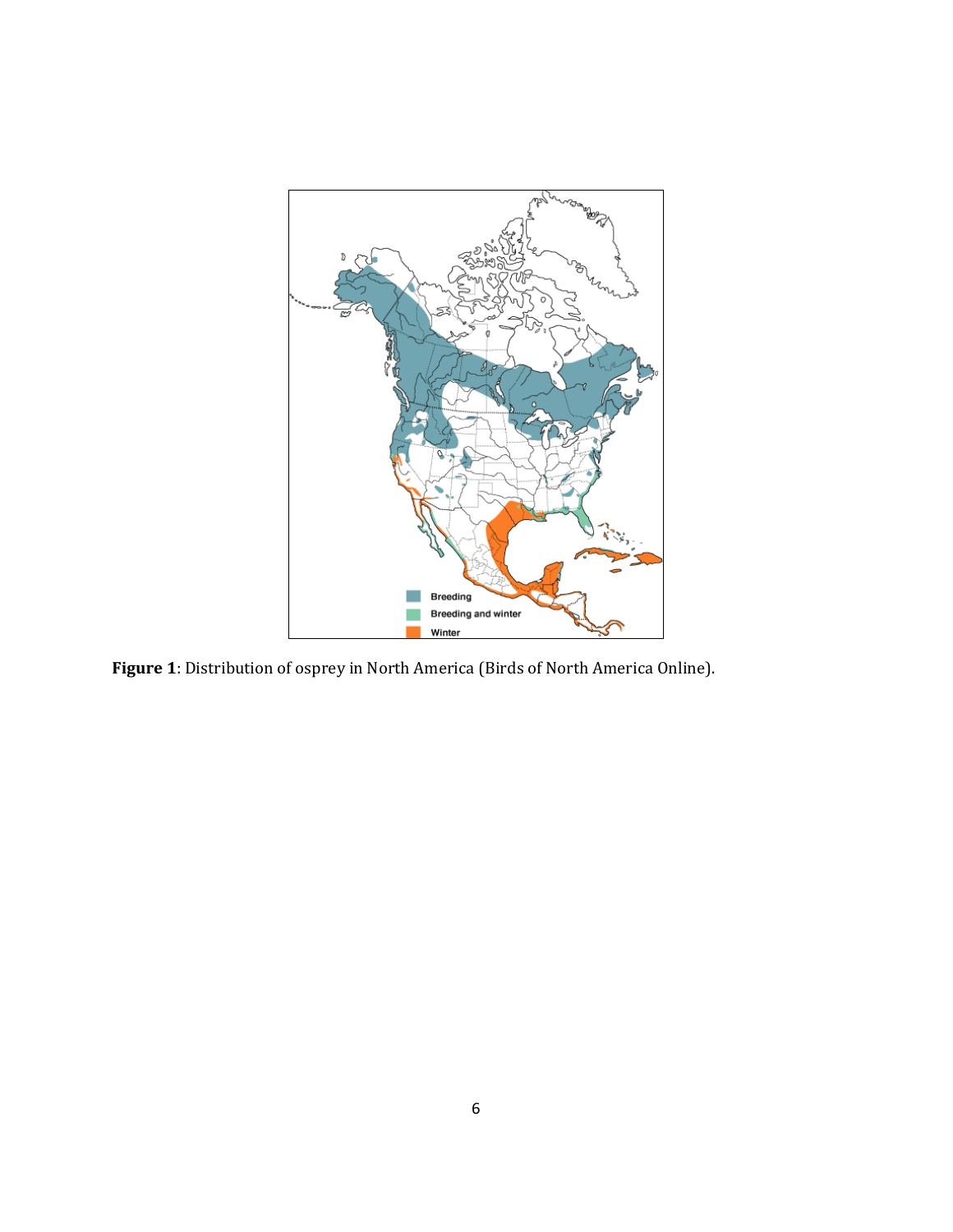

**Figure 2**. Osprey occurrence in New York State during the first Breeding Bird Atlas (McGowan and Corwin 2008).



**Figure 3**. Change in osprey occurrence in New York State between the first Breeding Bird Atlas and the second Breeding Bird Atlas (McGowan and Corwin 2008).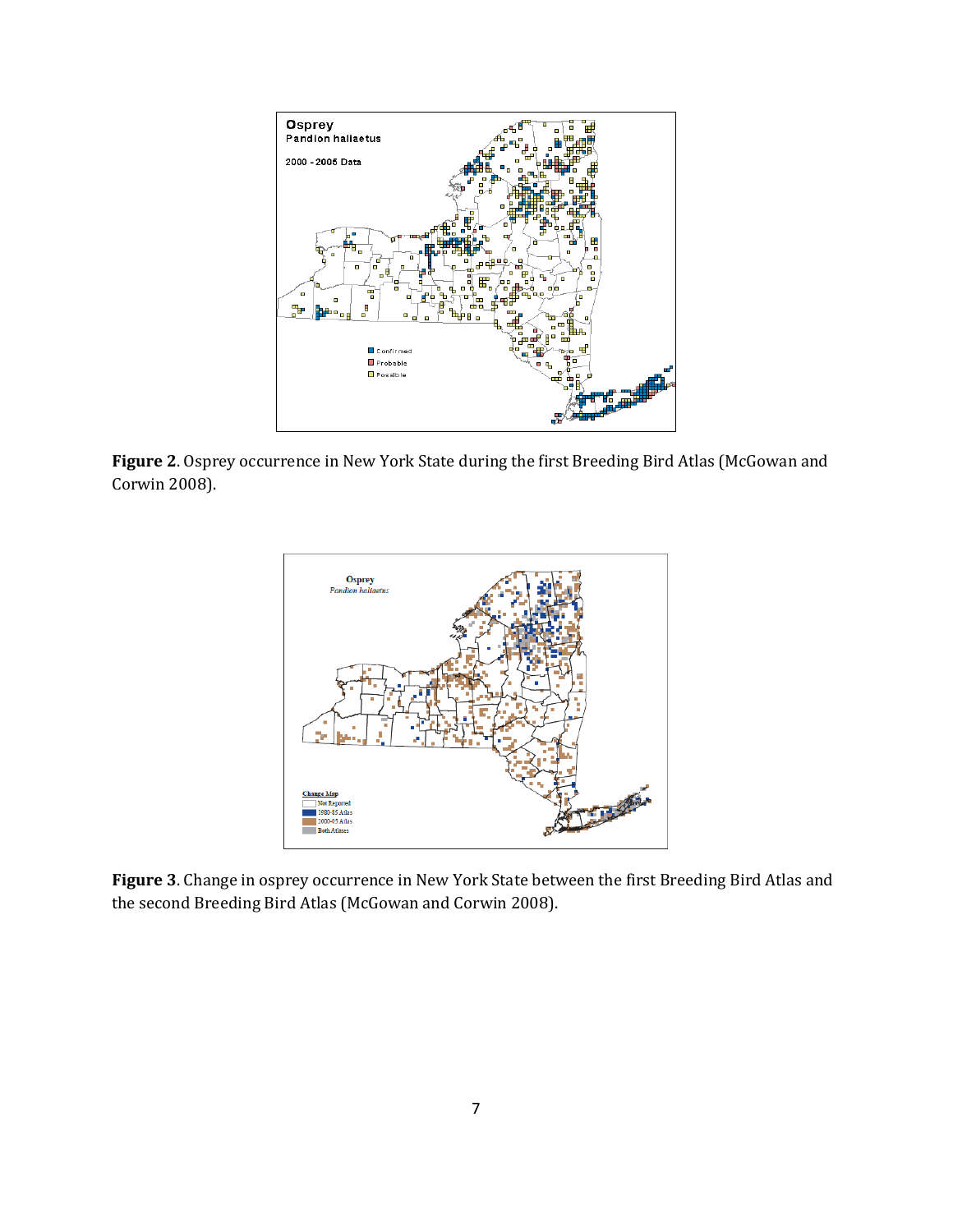#### **III. New York Rarity, if known:**

| <b>Historic</b> | # of Animals | # of Locations | % of State |
|-----------------|--------------|----------------|------------|
| prior to 1970   |              |                |            |
| prior to 1980   |              |                |            |
| prior to 1990   |              | 335 blocks     |            |

#### **Details of historic occurrence:**

Spitzer (1980) reported that Long Island's nearly 500 active nests in 1940 had declined to fewer than 75 by 1970. The first Breeding Bird Atlas (1980-85) documented occupancy in 335 survey blocks statewide, or 6% of the state. The population was concentrated in the Adirondacks and on Long Island.

| Current | # of Animals | # of Locations | % of State |
|---------|--------------|----------------|------------|
|         |              | 826 blocks     |            |

## **Details of current occurrence:**

The second Breeding Bird Atlas (2000-05) documented occupancy in 826 survey blocks statewide, or 15% of the state. The population expanded across the entire state and occupancy increased by 147%. The number of blocks with confirmed records increased by 163%.

### **New York's Contribution to Species North American Range:**

**Distribution** (percent of NY where species occurs) **Abundance** (within NY distribution)

|   | $0 - 5%$  | abundant      |
|---|-----------|---------------|
|   | $6 - 10%$ | common        |
| X | 11-25%    | fairly common |
|   | 26-50%    | X uncommon    |
|   | >50%      | rare          |

#### **NY's Contribution to North American range**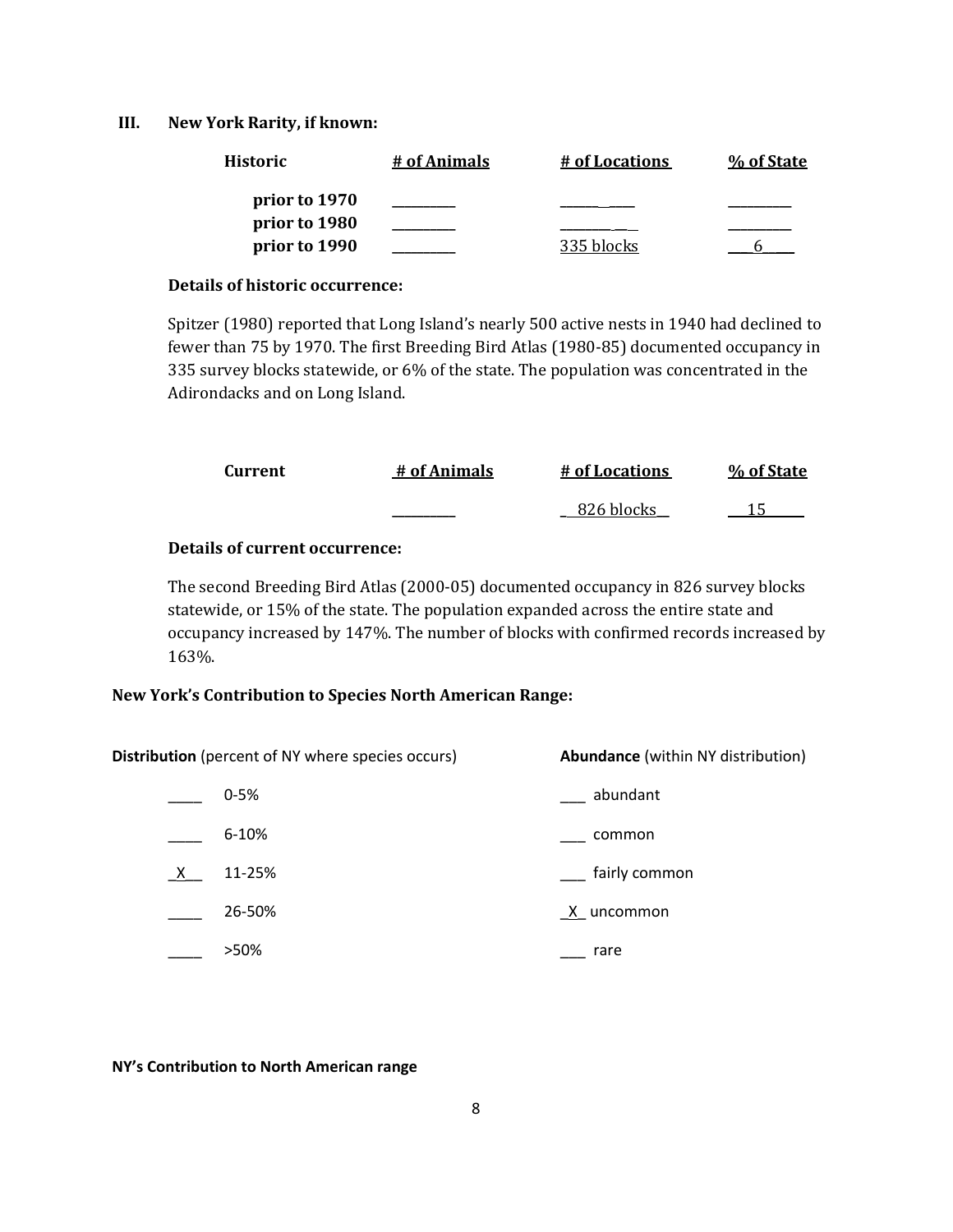- $X$  0-5%
- $\frac{6-10\%}{2}$
- $\frac{11-25\%}{1}$
- $\frac{26-50\%}{26-50\%}$
- $>50%$

# **Classification of New York Range**

**\_\_\_\_\_ Core**

\_\_X\_\_\_ **Peripheral**

**\_\_\_\_\_ Disjunct**

**\_\_\_\_\_\_\_\_\_\_\_**

**Distance to core population:**

# **IV. Primary Habitat or Community Type:**

- **1**. Rocky Outcrop
- **2**. Lake and River Shore/Beach
- **3**. Maritime Dunes
- **4**. Commercial/Industrial and Residential
- **5**. Floodplain Forests
- **6**. Freshwater Marsh
- **7**. Estuarine, Brackish Intertidal, Tidal Wetland
- **8**. Urban Structure Exterior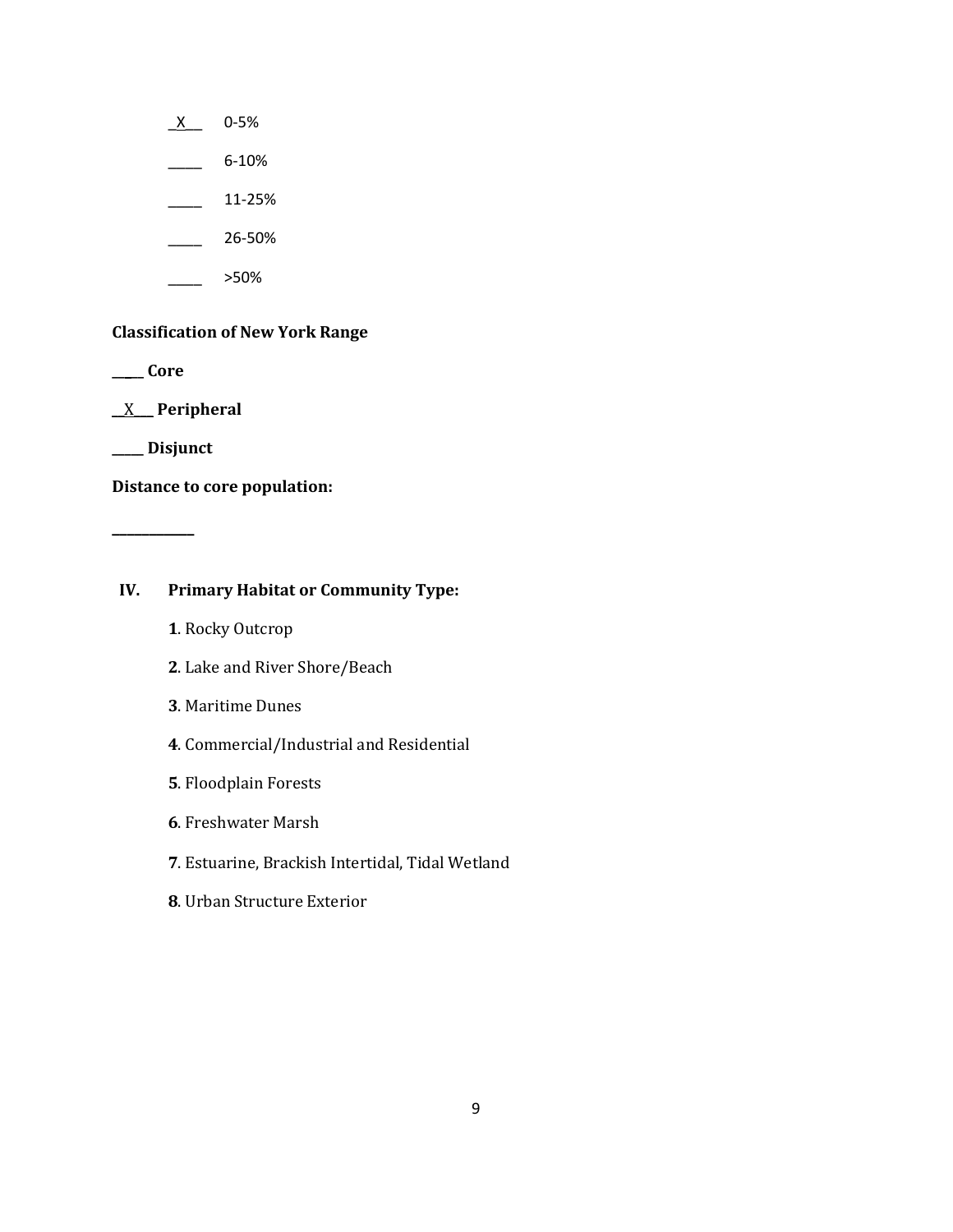## **Habitat or Community Type Trend in New York:**

| <b>Declining</b>           | $X$ Stable | <b>Increasing</b> |     | Unknown |
|----------------------------|------------|-------------------|-----|---------|
|                            |            |                   |     |         |
| <b>Habitat Specialist?</b> |            | X Yes             | No. |         |
| <b>Indicator Species?</b>  |            | X Yes             | No. |         |

### **Habitat Discussion:**

Osprey are found along coastal and inland water bodies with abundant fish populations. Shallow water is required for hunting since this raptor catches its fish prey with its feet. Surrounding habitats may include mature forest, emergent marsh, sparsely-vegetated areas, or pine barrens.

Ospreys historically nested in dead tree snags and rocky cliffs but have adapted to using man-made structures of a large variety. The shift has been dramatic in some areas, with 90-95% of pairs building nests on channel markers, buildings, towers, power poles, and poles constructed exclusively for them. Occasionally, ospreys will nest on rocks on the ground (Carroll 1988, Poole et al. 2002).

# **V. New York Species Demographics and Life History**

# **\_\_X\_\_ Breeder in New York**

- **\_\_X\_\_ Summer Resident**
- **\_\_\_\_\_ Winter Resident**
- **\_\_\_\_\_ Anadromous**

**\_\_\_\_\_ Non-breeder in New York**

- **\_\_\_\_\_ Summer Resident**
- **\_\_\_\_\_ Winter Resident**
- **\_\_\_\_\_ Catadromous**
- **\_\_\_\_\_ Migratory only**

**\_\_\_\_\_Unknown**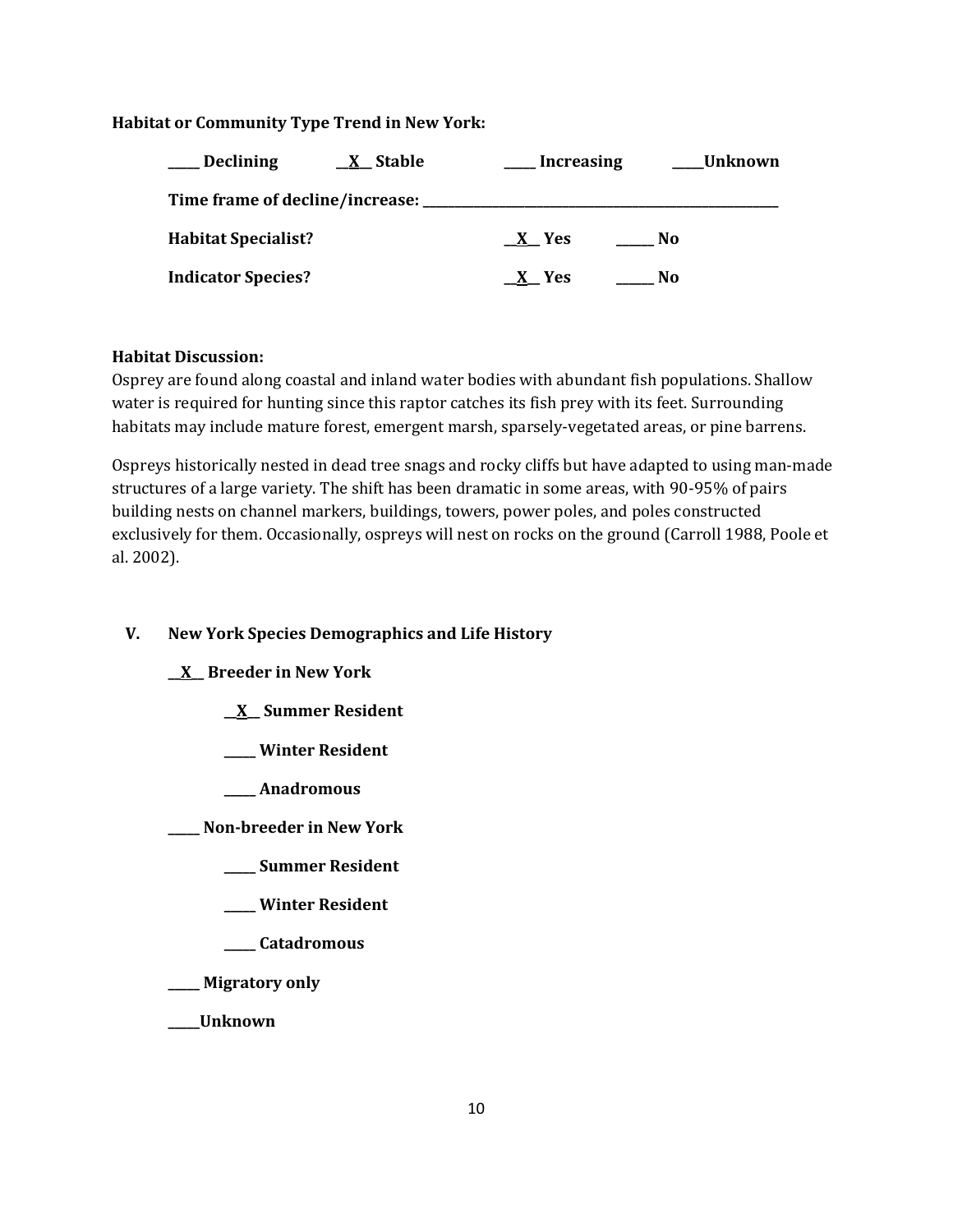#### **Species Demographics and Life History Discussion:**

Osprey breeds annually, producing one brood per year. Based on a small sample (20 individuals identified as nesting and producing eggs for the first time) in an expanding population with abundant artificial nesting sites in southern New York and New England, Spitzer (1980) found 50% 3-year-olds, 30% 4-year-olds, and 20% 5-year-olds. Larger sample (45 additional breeders) in this region revealed a similar pattern, with mean age at first breeding 3.6 year (Poole 1984).

Extensive research has been conducted on annual success. In 2012, 61 active nests surveyed on Long Island produced 58 young (M. Scheibel, personal communication). The number of failed breeders varies greatly year to year within populations, and also greatly among populations. Food availability and weather have major impacts, but few data are available.

The estimated mortality among first year birds is 57%. This rate decreases to 18% annually after the first year (Newton 1979). Weather is a significant and poorly studied influence on breeding success; overall, fewer young are produced in years with heavy rainfall, especially during late incubation and early nestling stage, when young are vulnerable to chilling; loss of eggs greatest during rainy periods (Poole 1984).

Oldest known North American individuals reported to date: 25-year-old male (Spitzer 1980); 23 year-old female; 20+ year-old female (Postupalsky 1989). All were still breeding. Few survive to this age, however.

Females disperse farther than males between sites of fledging and first breeding, but only rarely do ospreys of either sex breed >50 km from their natal sites; year-to-year fidelity to breeding locales appears to be even higher (few move  $>10-15$  km). Together these findings suggest that (1) growth or decline of a population is determined largely by local reproductive and survival rates and (2) ospreys are slow to colonize new areas.

### **VI. Threats:**

Nye (2008) noted that despite statewide increases, there have been local decreases on Gardiners Island, with the number of active pairs dropping from 56 pairs to 36 pairs in the period 1998-2001 (P. Spitzer unpublished data). The decline is thought to be a result of increased predation by great horned owls, limited nesting sites, and limited food resources exacerbated by increasing populations of double-crested cormorant.

Poole et al. (2002) notes that nearly all studies of osprey population dynamics have been on populations that were small relative to the resources available to them (food, nest sites). Building evidence suggests that food and nest sites are serious limiting factors in growing populations.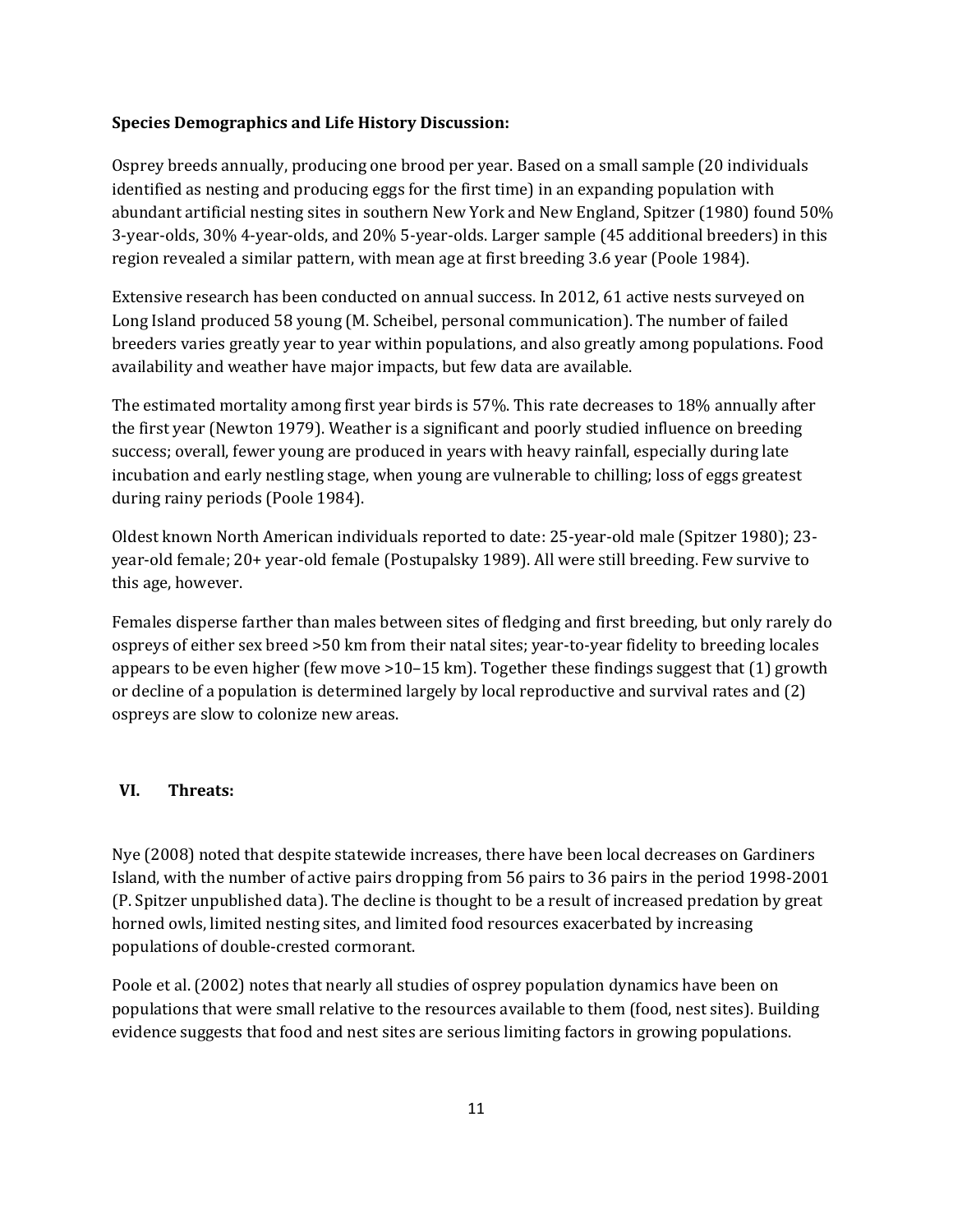Other threats in New York include entanglement with monofilament fishing line, electrocution, and mercury contamination of prey (Nye 2008).

In the urban environment there are unique challenges such as nesting on power lines, bridges, and close proximity to New York City airports. In 2012, wildlife control staff at JFK International Airport killed 15 osprey that entered the runway airspace. The operators of the airport have since requested permission from the U.S. Fish & Wildlife Service to increase the allowable take of osprey (J. Pane per. comm.).

# **Are there regulatory mechanisms that protect the species or its habitat in New York?**

**\_\_\_\_\_\_ No \_\_\_\_\_ Unknown \_\_X\_\_\_ Yes** 

Osprey is protected under the Migratory Bird Treaty Act of 1918.

# **Describe knowledge of management/conservation actions that are needed for recovery/conservation, or to eliminate, minimize, or compensate for the identified threats:**

Conservation actions following IUCN taxonomy are categorized in the table below.

| <b>Conservation Actions</b>       |                                    |  |  |
|-----------------------------------|------------------------------------|--|--|
| <b>Action Category</b>            | Action                             |  |  |
| Land/Water Protection             | Site/Area Protection               |  |  |
| Land/Water Protection             | Resource/Habitat Protection        |  |  |
| Land/Water Management             | Site/Area Management               |  |  |
| <b>Species Management</b>         | Species Recovery                   |  |  |
| <b>Education &amp; Awareness</b>  | Awareness & Communication          |  |  |
| <b>External Capacity Building</b> | Alliance & Partnership Development |  |  |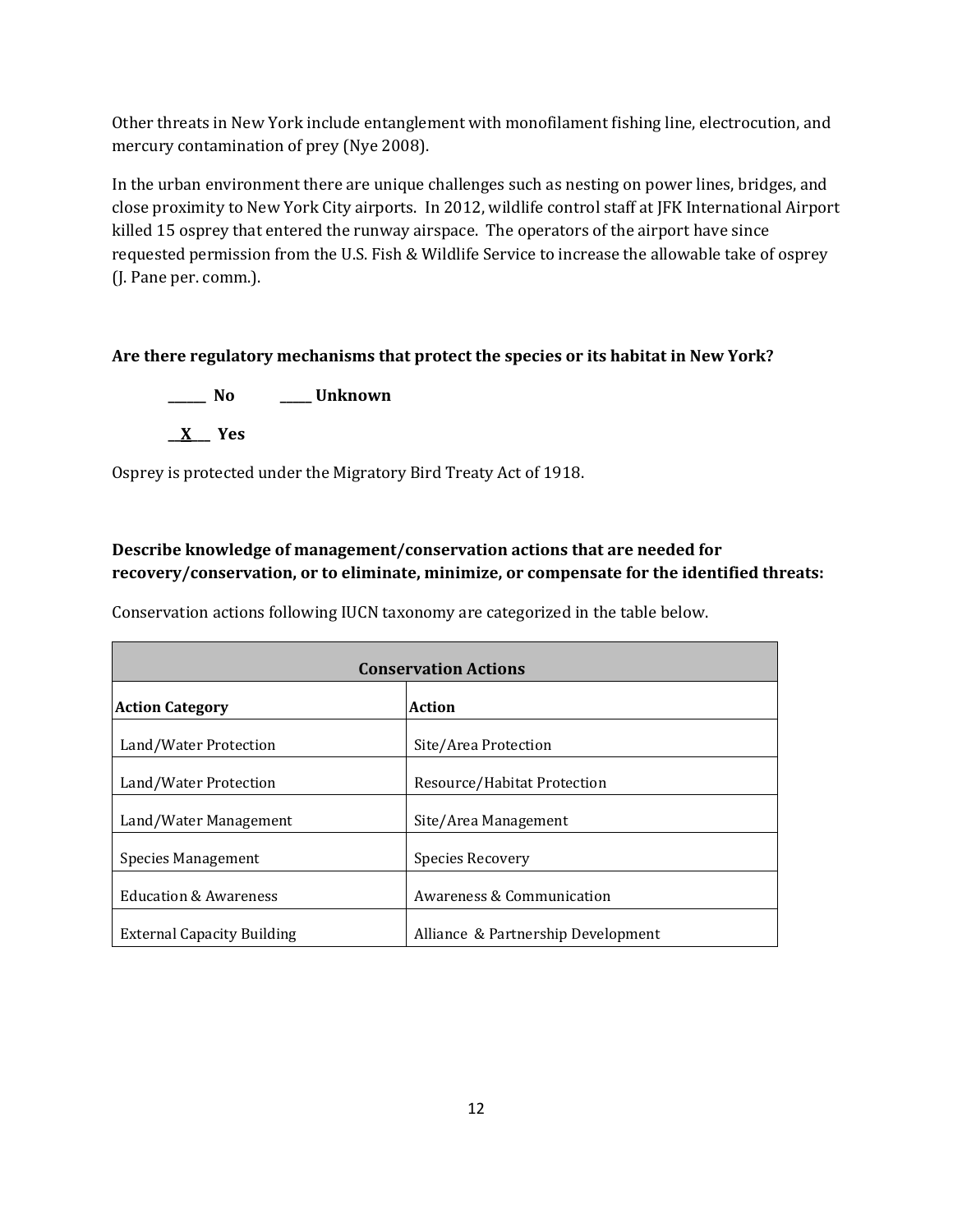The Comprehensive Wildlife Conservation Strategy (NYSDEC 2005) includes recommendations for the following actions for osprey.

### **Development rights acquisition:**

Pursue conservation easements or outright purchase of essential osprey habitats.

# **Acquisition:**

Pursue conservation easements or outright purchase of essential osprey habitats.

# **Educational signs:**

Develop signs/displays and post where appropriate in essential habitat areas to inform the public of the need to protect the species and limit disturbance.

## **Fact sheet:**

\_\_\_\_ Develop materials and post where appropriate in essential habitat areas to inform the public of the need to protect the species and limit disturbance.

## **Habitat management:**

- Review and comment on any plans to ensure that any proposed actions would not be detrimental to essential osprey habitat or its use. Osprey nest platforms should be maintained and new ones placed when appropriate.
- \_\_\_\_ Encourage restoration and protection of Long Island salt marsh habitat through coordination with local NGOs and existing management plans.

## **Habitat monitoring:**

Review and comment on any plans to ensure that any proposed actions would not be detrimental to essential osprey habitat.

## **Habitat research:**

Conduct studies into habitat quality involving changes in fisheries populations, possible impact of increasing cormorant populations, etc. Support marine fishery investigations/research into critical forage species in the coastal region, i.e. winter flounder and menhaden.

# **Life history research:**

Record notable new aspects of the species' ecology, especially pertaining to any local declines.

### **Other action:**

\_\_\_\_ Ensure that information on all new osprey nests are submitted to the Natural Heritage Program as appropriate.

# **Other management plan:**

Prepare individual management plans as necessary.

# **Population monitoring:**

Annually or periodically monitor the population (or certain regions of the population) to maintain a feel for the number of territorial pairs and reproductive outcome.

# **State land unit management plan:**

\_\_\_\_ Ensure needs of ospreys are incorporated into all UMPs where suitable habitat may exist.

# **Statewide baseline survey:**

Periodically monitor the population and its reproductive outcome.